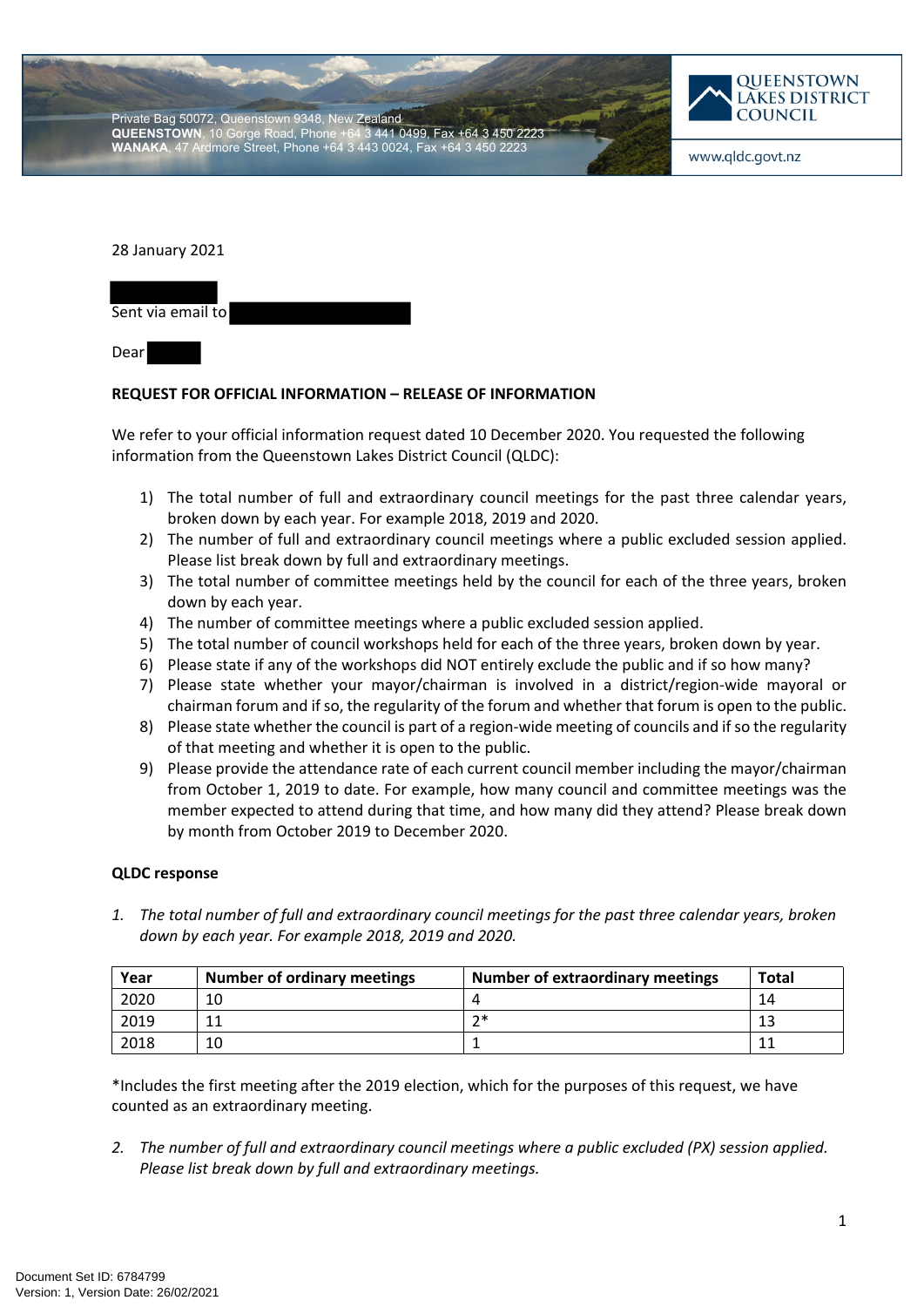| Year | Number of<br>ordinary<br>meetings | Number of<br>ordinary meetings<br>with a PX section | Number of<br>extraordinary<br>meetings | Number of<br>extraordinary meetings<br>with a PX section |
|------|-----------------------------------|-----------------------------------------------------|----------------------------------------|----------------------------------------------------------|
| 2020 | 10                                | 10                                                  | 4                                      |                                                          |
| 2019 | 11                                | 11                                                  |                                        |                                                          |
| 2018 | 10                                | 10                                                  |                                        |                                                          |

- *3. The total number of committee meetings held by the council for each of the three years, broken down by each year.*
- *4. The number of committee meetings where a public excluded (PX) session applied.*
	- Please see our response below for questions 3 & 4:

| Committee                               | 2020 | 2019 | 2018 | <b>PX</b> |
|-----------------------------------------|------|------|------|-----------|
| Planning and Strategy                   | 8    |      |      | 11        |
| Infrastructure                          |      |      |      |           |
| <b>Community and Services</b>           | 3    |      |      |           |
| Audit, Finance and Risk                 |      |      |      | 10        |
| Appeals Subcommittee                    | 6    | 10   | q    | 25        |
| <b>Traffic and Parking Subcommittee</b> | 2    | 6    | 0*   |           |

\*Traffic and Parking Subcommittee did not exist in 2018. It was formed by Council resolution in December 2018 to exercise the Council's delegations under the Traffic and Parking Bylaw 2018.

- *5. The total number of council workshops held for each of the three years, broken down by year.* 
	- Please see the below table for the total number of council workshops:

| Council Workshops 2020 | Council Workshops 2019 | Council Workshops 2018 |
|------------------------|------------------------|------------------------|
| l 30                   |                        |                        |

- *6. Please state if any of the workshops did NOT entirely exclude the public and if so how many?*
	- All workshops were held with the public excluded.
- *7. Please state whether your mayor/chairman is involved in a district/region-wide mayoral or chairman forum and if so, the regularity of the forum and whether that forum is open to the public.*
	- The Mayor and CEO attend a quarterly meeting of the Otago Mayoral Forum and an annual meeting of the Joint Otago and Southland Mayoral Forum. These meetings are not open to the public.
- *8. Please state whether the council is part of a region-wide meeting of councils and if so the regularity of that meeting and whether it is open to the public.*
	- QLDC participates in the Zone 5 & 6 meetings annually or biannually. These are LGNZ meetings with a delegate from each Southland Council. These meetings are not open to the public.
- *9. Please provide the attendance rate of each current council member including the mayor/chairman from October 1, 2019 to date. For example, how many council and committee meetings was the member*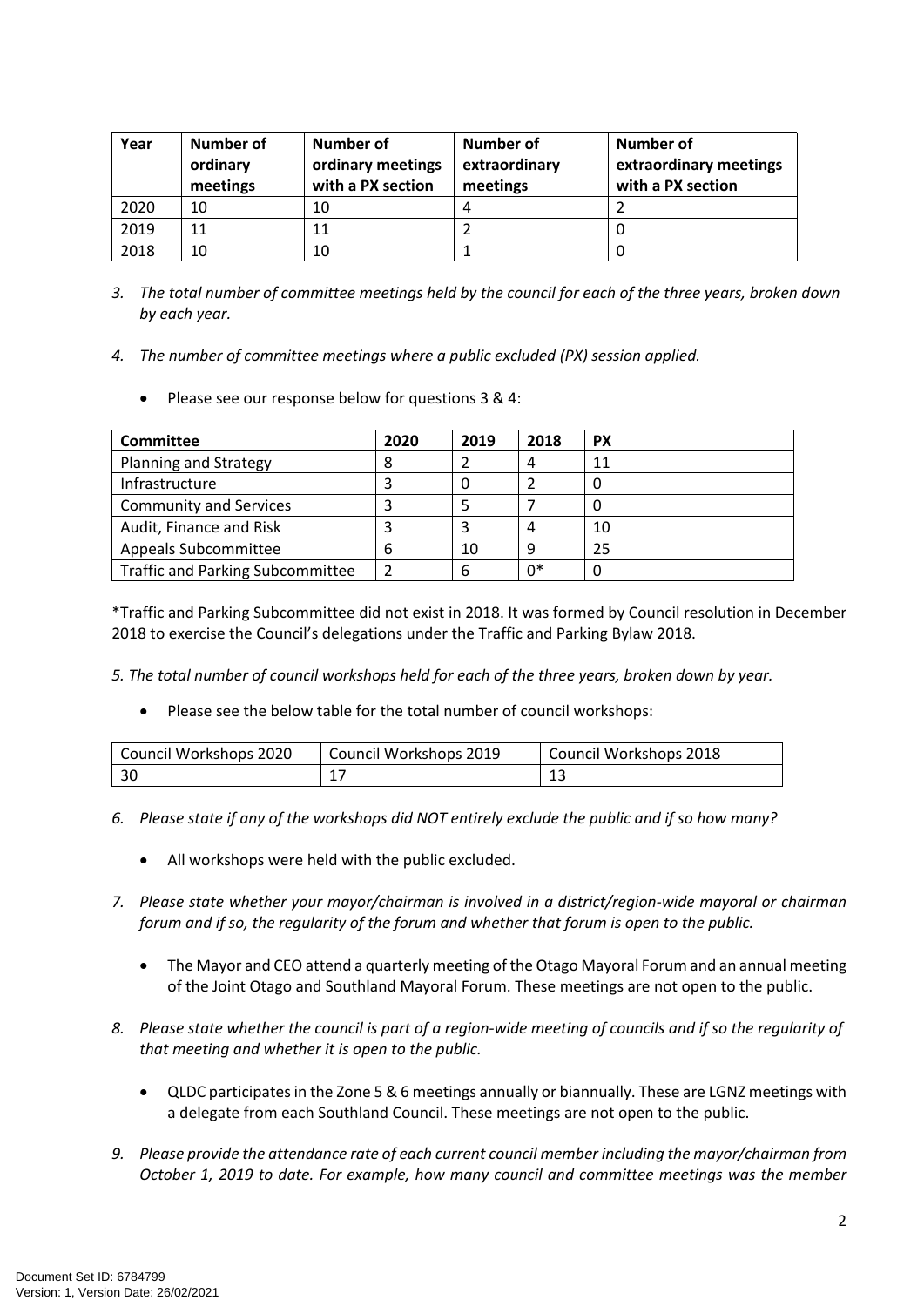*expected to attend during that time, and how many did they attend? Please break down by month from October 2019 to December 2020.*

 Please see appendix one – it provides a monthly breakdown from October 2019 to December 2020.

We trust this response satisfactorily answers your request.

Kind Regards,

Poonam Sethi Governance and Official Information Advisor